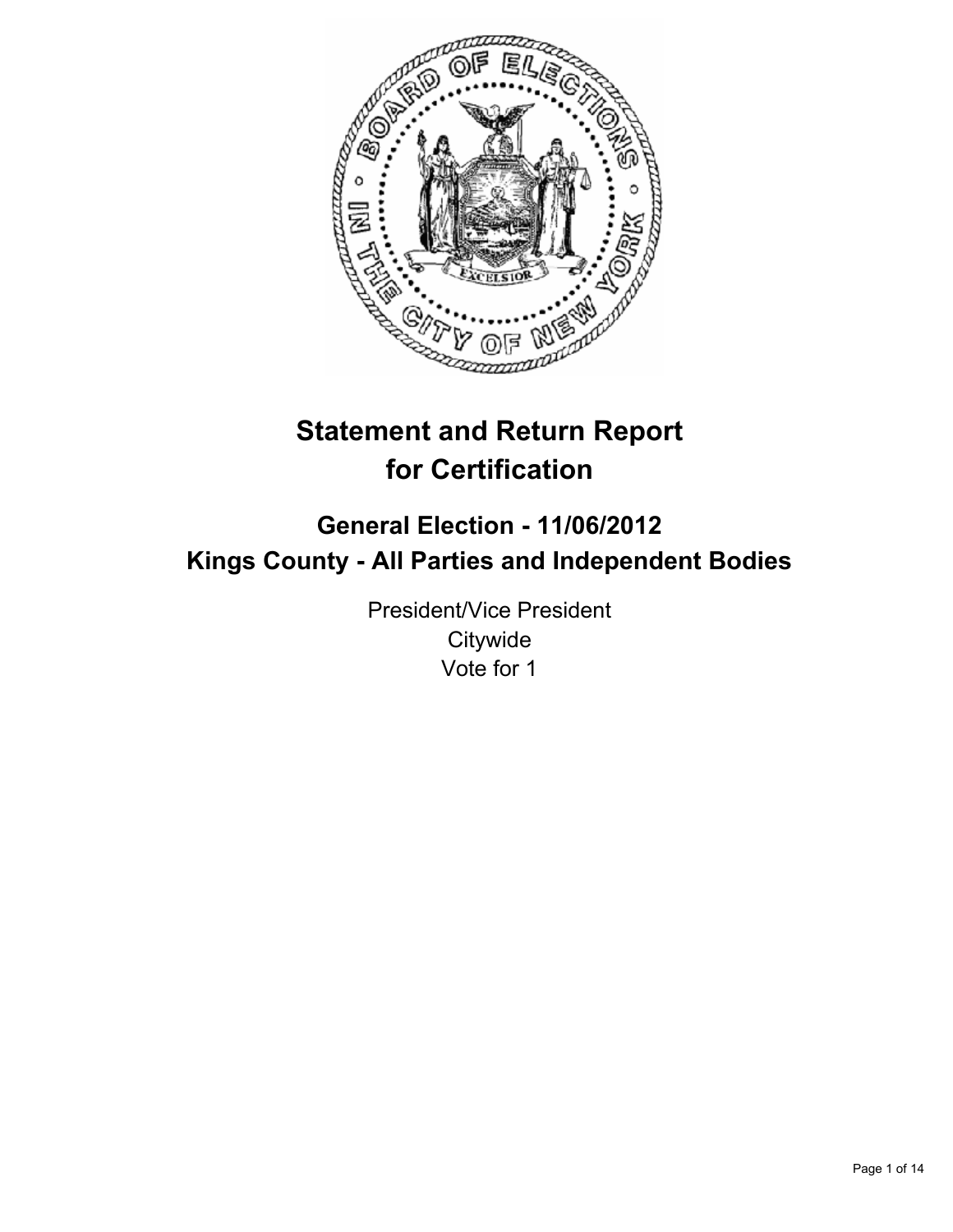

| <b>PUBLIC COUNTER</b>                                    | 32,836 |
|----------------------------------------------------------|--------|
| <b>EMERGENCY</b>                                         | 2      |
| <b>ABSENTEE/MILITARY</b>                                 | 899    |
| <b>FEDERAL</b>                                           | 346    |
| <b>SPECIAL PRESIDENTIAL</b>                              | 0      |
| <b>AFFIDAVIT</b>                                         | 3,207  |
| <b>Total Ballots</b>                                     | 37,290 |
| Less - Inapplicable Federal/Special Presidential Ballots | 0      |
| <b>Total Applicable Ballots</b>                          | 37,290 |
| BARACK OBAMA / JOE BIDEN (DEMOCRATIC)                    | 23,385 |
| MITT ROMNEY / PAUL RYAN (REPUBLICAN)                     | 12,012 |
| MITT ROMNEY / PAUL RYAN (CONSERVATIVE)                   | 917    |
| BARACK OBAMA / JOE BIDEN (WORKING FAMILIES)              | 425    |
| JILL STEIN / CHERI HONKALA (GREEN)                       | 139    |
| PETA LINDSAY / YARI OSORIO (SOCIALISM & LIB)             | 7      |
| GARY JOHNSON / JAMES P. GRAY (LIBERTARIAN)               | 158    |
| VIRGIL GOODE / JIM CLYMER (CONSTITUTION)                 | 22     |
| ROSS C. ANDERSON (WRITE-IN)                              | 1      |
| STEPHEN DURHAM (WRITE-IN)                                | 2      |
| UNATTRIBUTABLE WRITE-IN (WRITE-IN)                       | 33     |
| <b>Total Votes</b>                                       | 37,101 |
| Unrecorded                                               | 189    |

| <b>PUBLIC COUNTER</b>                                    | 32,019 |
|----------------------------------------------------------|--------|
| <b>EMERGENCY</b>                                         | 2      |
| ABSENTEE/MILITARY                                        | 826    |
| <b>FEDERAL</b>                                           | 402    |
| SPECIAL PRESIDENTIAL                                     | 0      |
| <b>AFFIDAVIT</b>                                         | 4,275  |
| <b>Total Ballots</b>                                     | 37,524 |
| Less - Inapplicable Federal/Special Presidential Ballots | 0      |
| <b>Total Applicable Ballots</b>                          | 37,524 |
| BARACK OBAMA / JOE BIDEN (DEMOCRATIC)                    | 32,288 |
| MITT ROMNEY / PAUL RYAN (REPUBLICAN)                     | 3,694  |
| MITT ROMNEY / PAUL RYAN (CONSERVATIVE)                   | 438    |
| BARACK OBAMA / JOE BIDEN (WORKING FAMILIES)              | 668    |
| JILL STEIN / CHERI HONKALA (GREEN)                       | 147    |
| PETA LINDSAY / YARI OSORIO (SOCIALISM & LIB)             | 8      |
| GARY JOHNSON / JAMES P. GRAY (LIBERTARIAN)               | 50     |
| VIRGIL GOODE / JIM CLYMER (CONSTITUTION)                 | 11     |
| JERRY WHITE/PHYLLIS SCHERRER (WRITE-IN)                  | 1      |
| ROSS C. ANDERSON (WRITE-IN)                              | 1      |
| STEPHEN DURHAM (WRITE-IN)                                | 1      |
| UNATTRIBUTABLE WRITE-IN (WRITE-IN)                       | 24     |
| <b>Total Votes</b>                                       | 37,331 |
| Unrecorded                                               | 193    |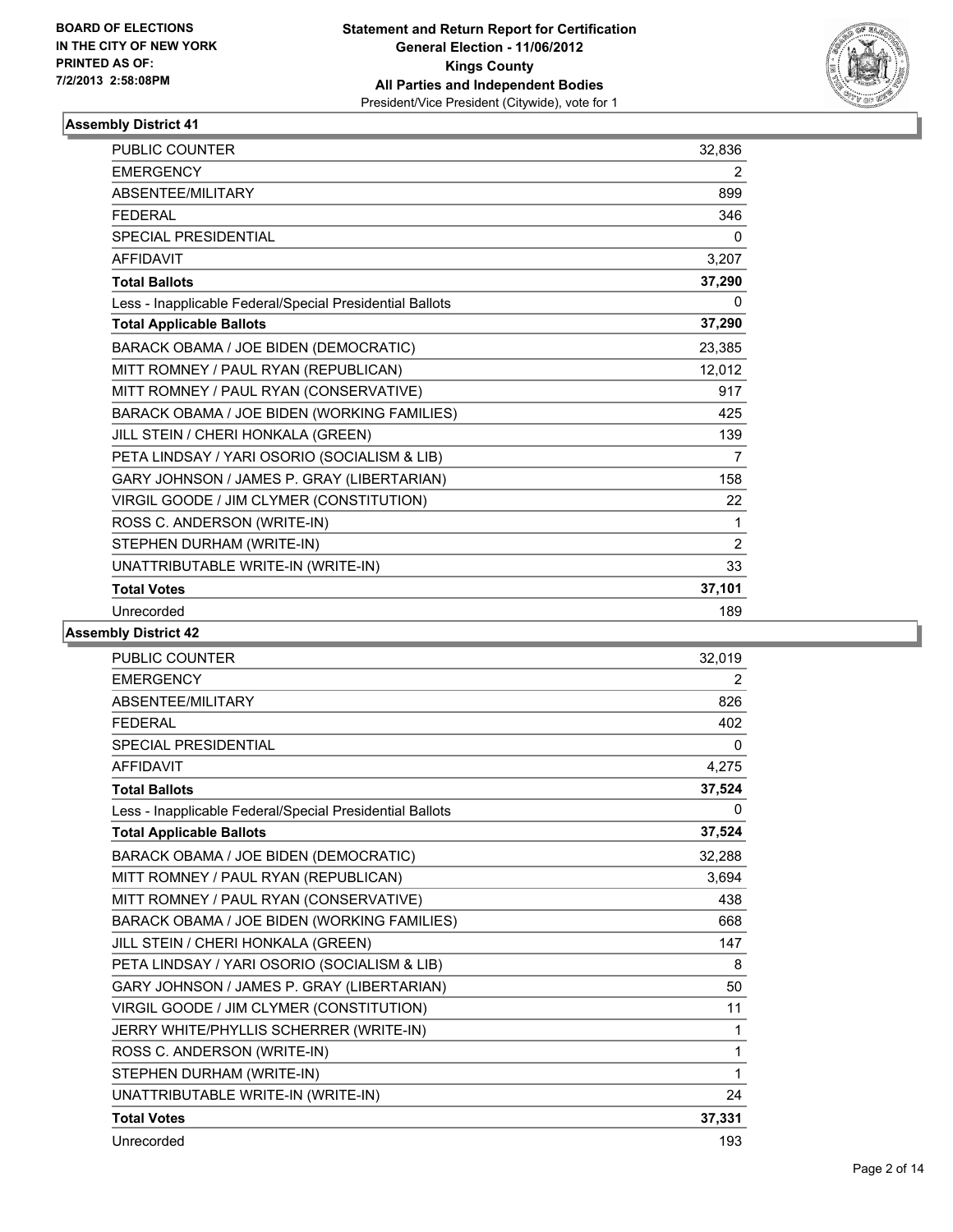

| <b>PUBLIC COUNTER</b>                                    | 35.711       |
|----------------------------------------------------------|--------------|
| <b>EMERGENCY</b>                                         | $\mathbf{0}$ |
| <b>ABSENTEE/MILITARY</b>                                 | 1,049        |
| <b>FEDERAL</b>                                           | 285          |
| <b>SPECIAL PRESIDENTIAL</b>                              | 0            |
| <b>AFFIDAVIT</b>                                         | 4,404        |
| <b>Total Ballots</b>                                     | 41,449       |
| Less - Inapplicable Federal/Special Presidential Ballots | 0            |
| <b>Total Applicable Ballots</b>                          | 41,449       |
| BARACK OBAMA / JOE BIDEN (DEMOCRATIC)                    | 37,460       |
| MITT ROMNEY / PAUL RYAN (REPUBLICAN)                     | 2,334        |
| MITT ROMNEY / PAUL RYAN (CONSERVATIVE)                   | 419          |
| BARACK OBAMA / JOE BIDEN (WORKING FAMILIES)              | 788          |
| JILL STEIN / CHERI HONKALA (GREEN)                       | 184          |
| PETA LINDSAY / YARI OSORIO (SOCIALISM & LIB)             | 9            |
| GARY JOHNSON / JAMES P. GRAY (LIBERTARIAN)               | 56           |
| VIRGIL GOODE / JIM CLYMER (CONSTITUTION)                 | 4            |
| JERRY WHITE (WRITE-IN)                                   | 1            |
| ROSS C. ANDERSON (WRITE-IN)                              | 4            |
| STEPHEN DURHAM (WRITE-IN)                                | 1            |
| UNATTRIBUTABLE WRITE-IN (WRITE-IN)                       | 20           |
| <b>Total Votes</b>                                       | 41,280       |
| Unrecorded                                               | 169          |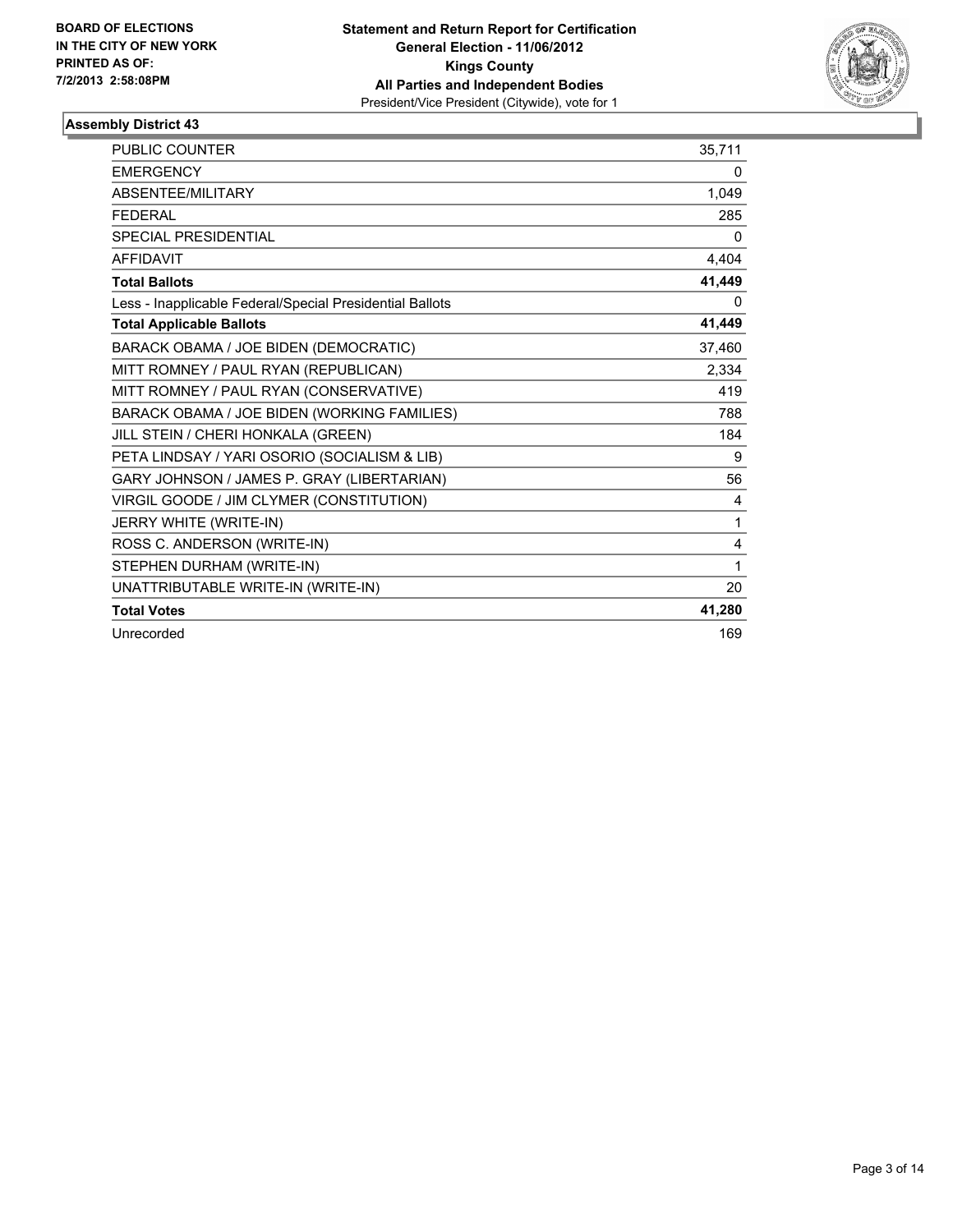

| <b>PUBLIC COUNTER</b>                                    | 34.687 |
|----------------------------------------------------------|--------|
| <b>EMERGENCY</b>                                         | 190    |
| ABSENTEE/MILITARY                                        | 1,140  |
| <b>FEDERAL</b>                                           | 564    |
| <b>SPECIAL PRESIDENTIAL</b>                              | 0      |
| <b>AFFIDAVIT</b>                                         | 3,108  |
| <b>Total Ballots</b>                                     | 39,689 |
| Less - Inapplicable Federal/Special Presidential Ballots | 0      |
| <b>Total Applicable Ballots</b>                          | 39,689 |
| BARACK OBAMA / JOE BIDEN (DEMOCRATIC)                    | 27,490 |
| MITT ROMNEY / PAUL RYAN (REPUBLICAN)                     | 7,626  |
| MITT ROMNEY / PAUL RYAN (CONSERVATIVE)                   | 1,146  |
| BARACK OBAMA / JOE BIDEN (WORKING FAMILIES)              | 2,357  |
| JILL STEIN / CHERI HONKALA (GREEN)                       | 480    |
| PETA LINDSAY / YARI OSORIO (SOCIALISM & LIB)             | 17     |
| GARY JOHNSON / JAMES P. GRAY (LIBERTARIAN)               | 209    |
| VIRGIL GOODE / JIM CLYMER (CONSTITUTION)                 | 12     |
| JAMES HARRIS (WRITE-IN)                                  | 1      |
| JERRY WHITE (WRITE-IN)                                   | 3      |
| ROSS C. ANDERSON (WRITE-IN)                              | 3      |
| UNATTRIBUTABLE WRITE-IN (WRITE-IN)                       | 48     |
| <b>Total Votes</b>                                       | 39,392 |
| Unrecorded                                               | 297    |

| <b>PUBLIC COUNTER</b>                                    | 21,909 |
|----------------------------------------------------------|--------|
| <b>EMERGENCY</b>                                         | 5      |
| ABSENTEE/MILITARY                                        | 693    |
| <b>FEDERAL</b>                                           | 314    |
| <b>SPECIAL PRESIDENTIAL</b>                              | 1      |
| <b>AFFIDAVIT</b>                                         | 2,741  |
| <b>Total Ballots</b>                                     | 25,663 |
| Less - Inapplicable Federal/Special Presidential Ballots | 0      |
| <b>Total Applicable Ballots</b>                          | 25,663 |
| BARACK OBAMA / JOE BIDEN (DEMOCRATIC)                    | 9,813  |
| MITT ROMNEY / PAUL RYAN (REPUBLICAN)                     | 14,162 |
| MITT ROMNEY / PAUL RYAN (CONSERVATIVE)                   | 977    |
| BARACK OBAMA / JOE BIDEN (WORKING FAMILIES)              | 264    |
| JILL STEIN / CHERI HONKALA (GREEN)                       | 108    |
| PETA LINDSAY / YARI OSORIO (SOCIALISM & LIB)             | 9      |
| GARY JOHNSON / JAMES P. GRAY (LIBERTARIAN)               | 116    |
| VIRGIL GOODE / JIM CLYMER (CONSTITUTION)                 | 18     |
| UNATTRIBUTABLE WRITE-IN (WRITE-IN)                       | 14     |
| <b>Total Votes</b>                                       | 25,481 |
| Unrecorded                                               | 182    |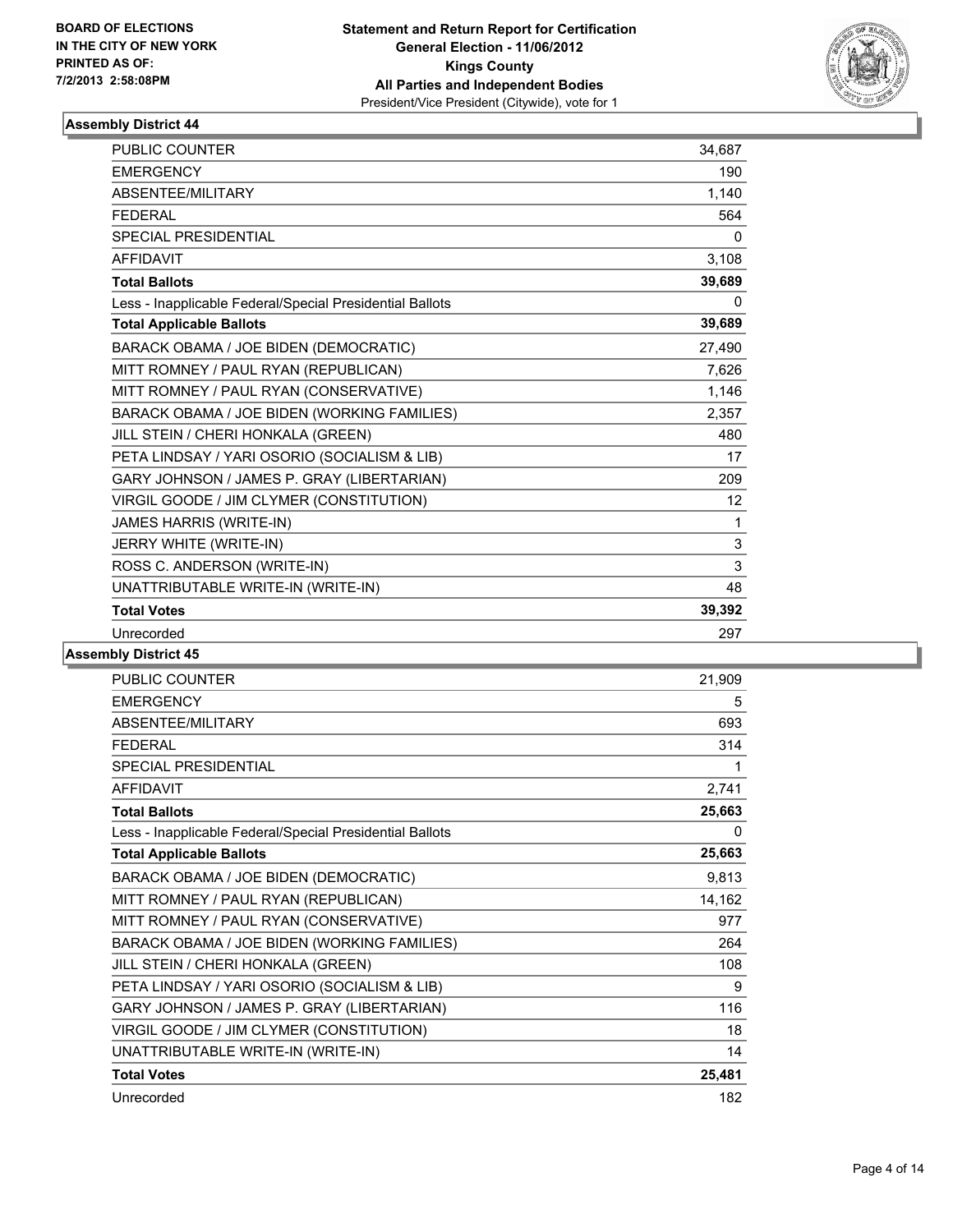

| <b>PUBLIC COUNTER</b>                                    | 25,418 |
|----------------------------------------------------------|--------|
| <b>EMERGENCY</b>                                         | 1      |
| ABSENTEE/MILITARY                                        | 960    |
| <b>FEDERAL</b>                                           | 202    |
| <b>SPECIAL PRESIDENTIAL</b>                              | 0      |
| <b>AFFIDAVIT</b>                                         | 6,419  |
| <b>Total Ballots</b>                                     | 33,000 |
| Less - Inapplicable Federal/Special Presidential Ballots | 0      |
| <b>Total Applicable Ballots</b>                          | 33,000 |
| BARACK OBAMA / JOE BIDEN (DEMOCRATIC)                    | 18,201 |
| MITT ROMNEY / PAUL RYAN (REPUBLICAN)                     | 12,520 |
| MITT ROMNEY / PAUL RYAN (CONSERVATIVE)                   | 1,027  |
| BARACK OBAMA / JOE BIDEN (WORKING FAMILIES)              | 510    |
| JILL STEIN / CHERI HONKALA (GREEN)                       | 172    |
| PETA LINDSAY / YARI OSORIO (SOCIALISM & LIB)             | 12     |
| GARY JOHNSON / JAMES P. GRAY (LIBERTARIAN)               | 170    |
| VIRGIL GOODE / JIM CLYMER (CONSTITUTION)                 | 10     |
| ERIC LEGER (WRITE-IN)                                    | 1      |
| JAMES HARRIS (WRITE-IN)                                  | 2      |
| ROSS C. ANDERSON (WRITE-IN)                              | 2      |
| UNATTRIBUTABLE WRITE-IN (WRITE-IN)                       | 46     |
| <b>Total Votes</b>                                       | 32,673 |
| Unrecorded                                               | 327    |

| PUBLIC COUNTER                                           | 19,990 |
|----------------------------------------------------------|--------|
| <b>EMERGENCY</b>                                         | 8      |
| ABSENTEE/MILITARY                                        | 656    |
| <b>FFDFRAL</b>                                           | 123    |
| <b>SPECIAL PRESIDENTIAL</b>                              | 0      |
| <b>AFFIDAVIT</b>                                         | 1,821  |
| <b>Total Ballots</b>                                     | 22,598 |
| Less - Inapplicable Federal/Special Presidential Ballots | 0      |
| <b>Total Applicable Ballots</b>                          | 22,598 |
| BARACK OBAMA / JOE BIDEN (DEMOCRATIC)                    | 12,531 |
| MITT ROMNEY / PAUL RYAN (REPUBLICAN)                     | 8,661  |
| MITT ROMNEY / PAUL RYAN (CONSERVATIVE)                   | 586    |
| BARACK OBAMA / JOE BIDEN (WORKING FAMILIES)              | 344    |
| JILL STEIN / CHERI HONKALA (GREEN)                       | 124    |
| PETA LINDSAY / YARI OSORIO (SOCIALISM & LIB)             | 5      |
| GARY JOHNSON / JAMES P. GRAY (LIBERTARIAN)               | 130    |
| VIRGIL GOODE / JIM CLYMER (CONSTITUTION)                 | 8      |
| UNATTRIBUTABLE WRITE-IN (WRITE-IN)                       | 14     |
| <b>Total Votes</b>                                       | 22,403 |
| Unrecorded                                               | 195    |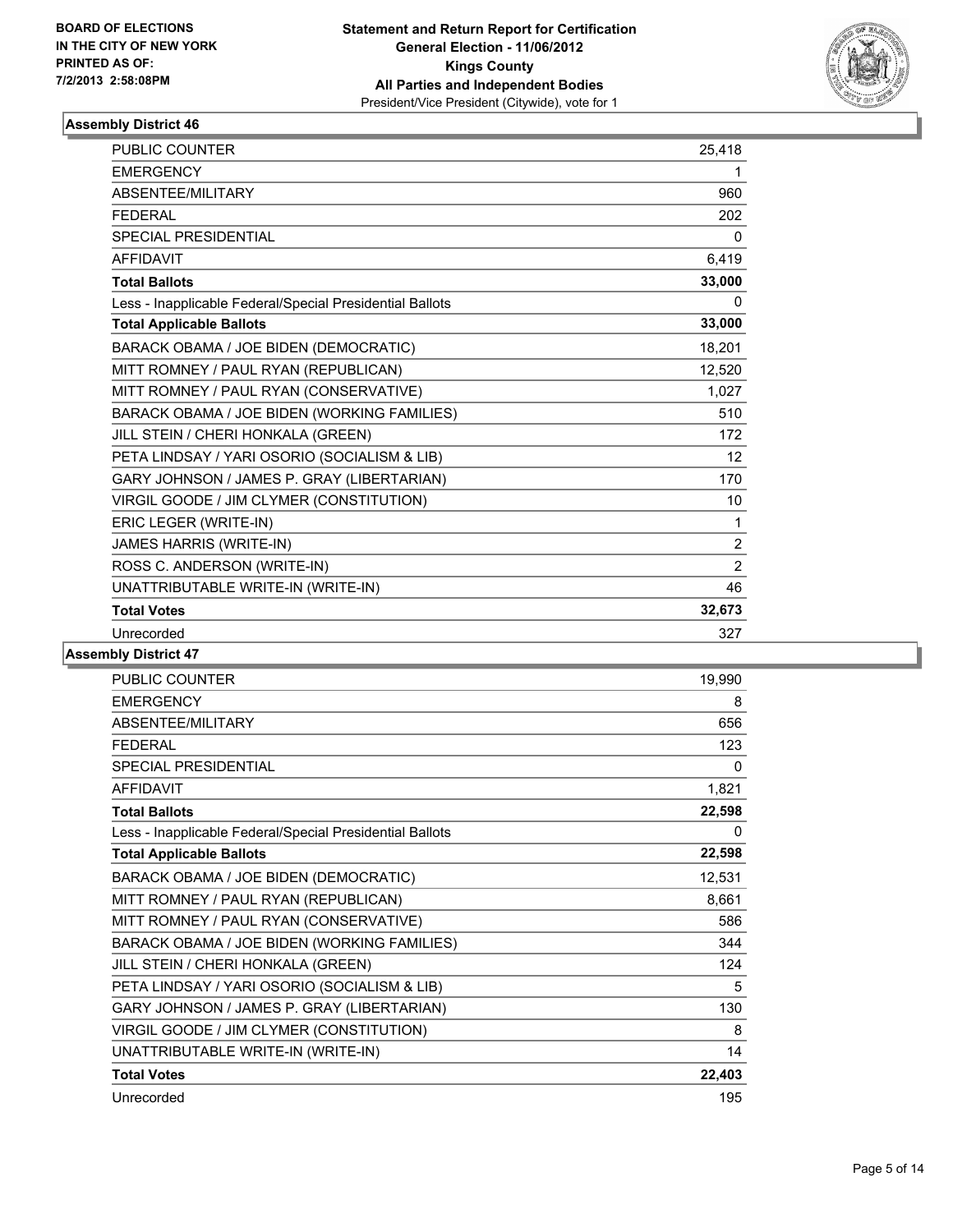

| <b>PUBLIC COUNTER</b>                                    | 23,987 |
|----------------------------------------------------------|--------|
| <b>EMERGENCY</b>                                         | 42     |
| ABSENTEE/MILITARY                                        | 544    |
| <b>FEDERAL</b>                                           | 924    |
| <b>SPECIAL PRESIDENTIAL</b>                              | 0      |
| <b>AFFIDAVIT</b>                                         | 1,482  |
| <b>Total Ballots</b>                                     | 26,979 |
| Less - Inapplicable Federal/Special Presidential Ballots | 0      |
| <b>Total Applicable Ballots</b>                          | 26,979 |
| BARACK OBAMA / JOE BIDEN (DEMOCRATIC)                    | 6,143  |
| MITT ROMNEY / PAUL RYAN (REPUBLICAN)                     | 18,411 |
| MITT ROMNEY / PAUL RYAN (CONSERVATIVE)                   | 1,796  |
| BARACK OBAMA / JOE BIDEN (WORKING FAMILIES)              | 177    |
| JILL STEIN / CHERI HONKALA (GREEN)                       | 74     |
| PETA LINDSAY / YARI OSORIO (SOCIALISM & LIB)             | 3      |
| GARY JOHNSON / JAMES P. GRAY (LIBERTARIAN)               | 70     |
| VIRGIL GOODE / JIM CLYMER (CONSTITUTION)                 | 31     |
| UNATTRIBUTABLE WRITE-IN (WRITE-IN)                       | 21     |
| <b>Total Votes</b>                                       | 26,726 |
| Unrecorded                                               | 253    |

| <b>PUBLIC COUNTER</b>                                    | 15,514 |
|----------------------------------------------------------|--------|
| <b>EMERGENCY</b>                                         | 4      |
| ABSENTEE/MILITARY                                        | 395    |
| <b>FFDFRAL</b>                                           | 104    |
| <b>SPECIAL PRESIDENTIAL</b>                              | 0      |
| <b>AFFIDAVIT</b>                                         | 1,551  |
| <b>Total Ballots</b>                                     | 17,568 |
| Less - Inapplicable Federal/Special Presidential Ballots | 0      |
| <b>Total Applicable Ballots</b>                          | 17,568 |
| BARACK OBAMA / JOE BIDEN (DEMOCRATIC)                    | 10,855 |
| MITT ROMNEY / PAUL RYAN (REPUBLICAN)                     | 5,559  |
| MITT ROMNEY / PAUL RYAN (CONSERVATIVE)                   | 536    |
| BARACK OBAMA / JOE BIDEN (WORKING FAMILIES)              | 290    |
| JILL STEIN / CHERI HONKALA (GREEN)                       | 78     |
| PETA LINDSAY / YARI OSORIO (SOCIALISM & LIB)             | 7      |
| GARY JOHNSON / JAMES P. GRAY (LIBERTARIAN)               | 93     |
| VIRGIL GOODE / JIM CLYMER (CONSTITUTION)                 | 5      |
| ROSS C. ANDERSON (WRITE-IN)                              | 1      |
| UNATTRIBUTABLE WRITE-IN (WRITE-IN)                       | 11     |
| <b>Total Votes</b>                                       | 17,435 |
| Unrecorded                                               | 133    |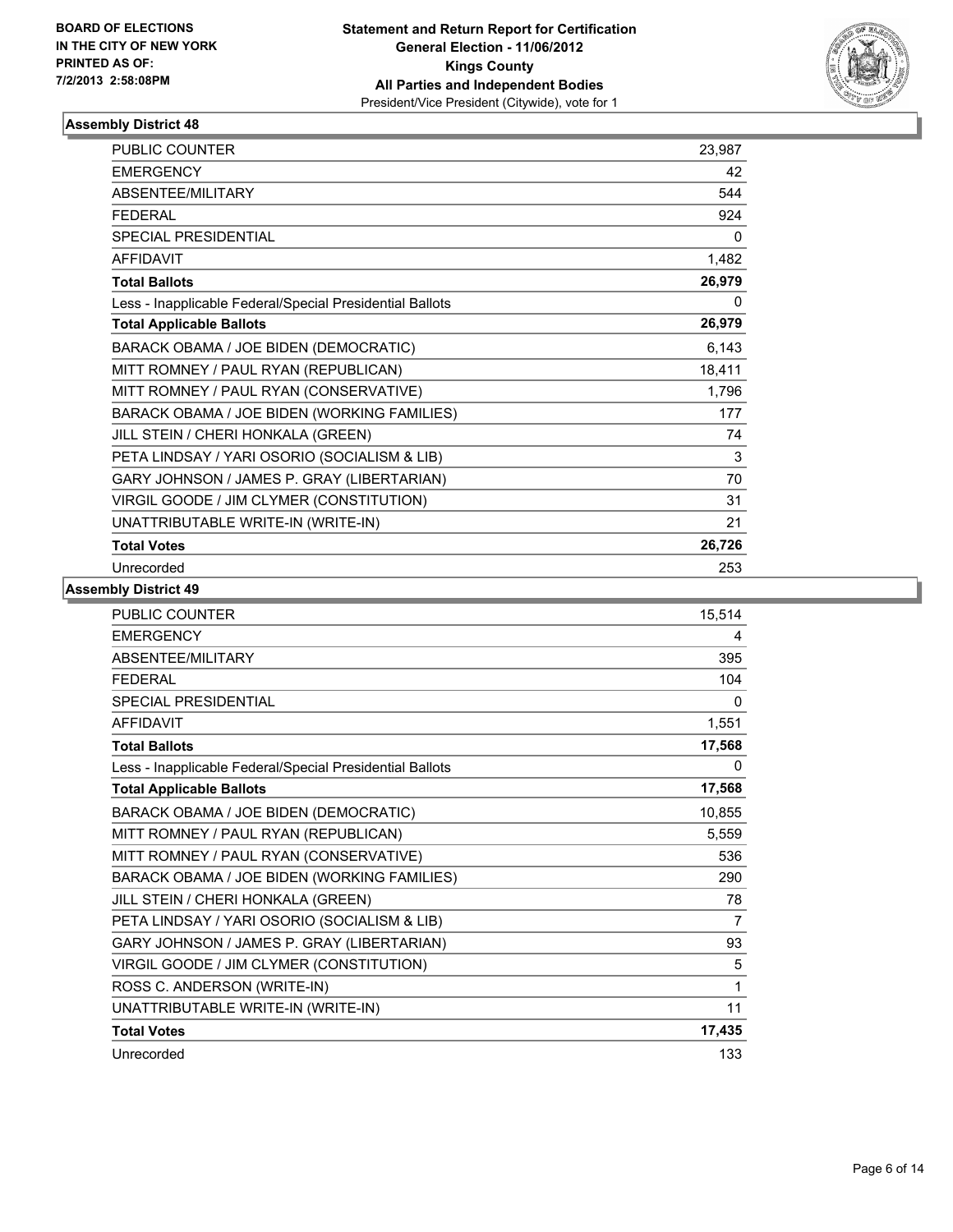

| <b>PUBLIC COUNTER</b>                                    | 28,837 |
|----------------------------------------------------------|--------|
| <b>EMERGENCY</b>                                         | 6      |
| ABSENTEE/MILITARY                                        | 701    |
| <b>FFDFRAL</b>                                           | 275    |
| <b>SPECIAL PRESIDENTIAL</b>                              | 0      |
| <b>AFFIDAVIT</b>                                         | 3,903  |
| <b>Total Ballots</b>                                     | 33,722 |
| Less - Inapplicable Federal/Special Presidential Ballots | 0      |
| <b>Total Applicable Ballots</b>                          | 33,722 |
| BARACK OBAMA / JOE BIDEN (DEMOCRATIC)                    | 25,740 |
| MITT ROMNEY / PAUL RYAN (REPUBLICAN)                     | 5,048  |
| MITT ROMNEY / PAUL RYAN (CONSERVATIVE)                   | 416    |
| BARACK OBAMA / JOE BIDEN (WORKING FAMILIES)              | 1,463  |
| JILL STEIN / CHERI HONKALA (GREEN)                       | 494    |
| PETA LINDSAY / YARI OSORIO (SOCIALISM & LIB)             | 16     |
| GARY JOHNSON / JAMES P. GRAY (LIBERTARIAN)               | 236    |
| VIRGIL GOODE / JIM CLYMER (CONSTITUTION)                 | 41     |
| ROSS C. ANDERSON (WRITE-IN)                              | 14     |
| UNATTRIBUTABLE WRITE-IN (WRITE-IN)                       | 52     |
| <b>Total Votes</b>                                       | 33,520 |
| Unrecorded                                               | 202    |

| <b>PUBLIC COUNTER</b>                                    | 22,882 |
|----------------------------------------------------------|--------|
| <b>EMERGENCY</b>                                         | 2      |
| <b>ABSENTEE/MILITARY</b>                                 | 466    |
| <b>FEDERAL</b>                                           | 175    |
| <b>SPECIAL PRESIDENTIAL</b>                              | 0      |
| <b>AFFIDAVIT</b>                                         | 3,012  |
| <b>Total Ballots</b>                                     | 26,537 |
| Less - Inapplicable Federal/Special Presidential Ballots | 0      |
| <b>Total Applicable Ballots</b>                          | 26,537 |
| BARACK OBAMA / JOE BIDEN (DEMOCRATIC)                    | 21,526 |
| MITT ROMNEY / PAUL RYAN (REPUBLICAN)                     | 3,002  |
| MITT ROMNEY / PAUL RYAN (CONSERVATIVE)                   | 385    |
| BARACK OBAMA / JOE BIDEN (WORKING FAMILIES)              | 1,014  |
| JILL STEIN / CHERI HONKALA (GREEN)                       | 247    |
| PETA LINDSAY / YARI OSORIO (SOCIALISM & LIB)             | 14     |
| GARY JOHNSON / JAMES P. GRAY (LIBERTARIAN)               | 110    |
| VIRGIL GOODE / JIM CLYMER (CONSTITUTION)                 | 16     |
| ROSS C. ANDERSON (WRITE-IN)                              | 4      |
| UNATTRIBUTABLE WRITE-IN (WRITE-IN)                       | 16     |
| <b>Total Votes</b>                                       | 26,334 |
| Unrecorded                                               | 203    |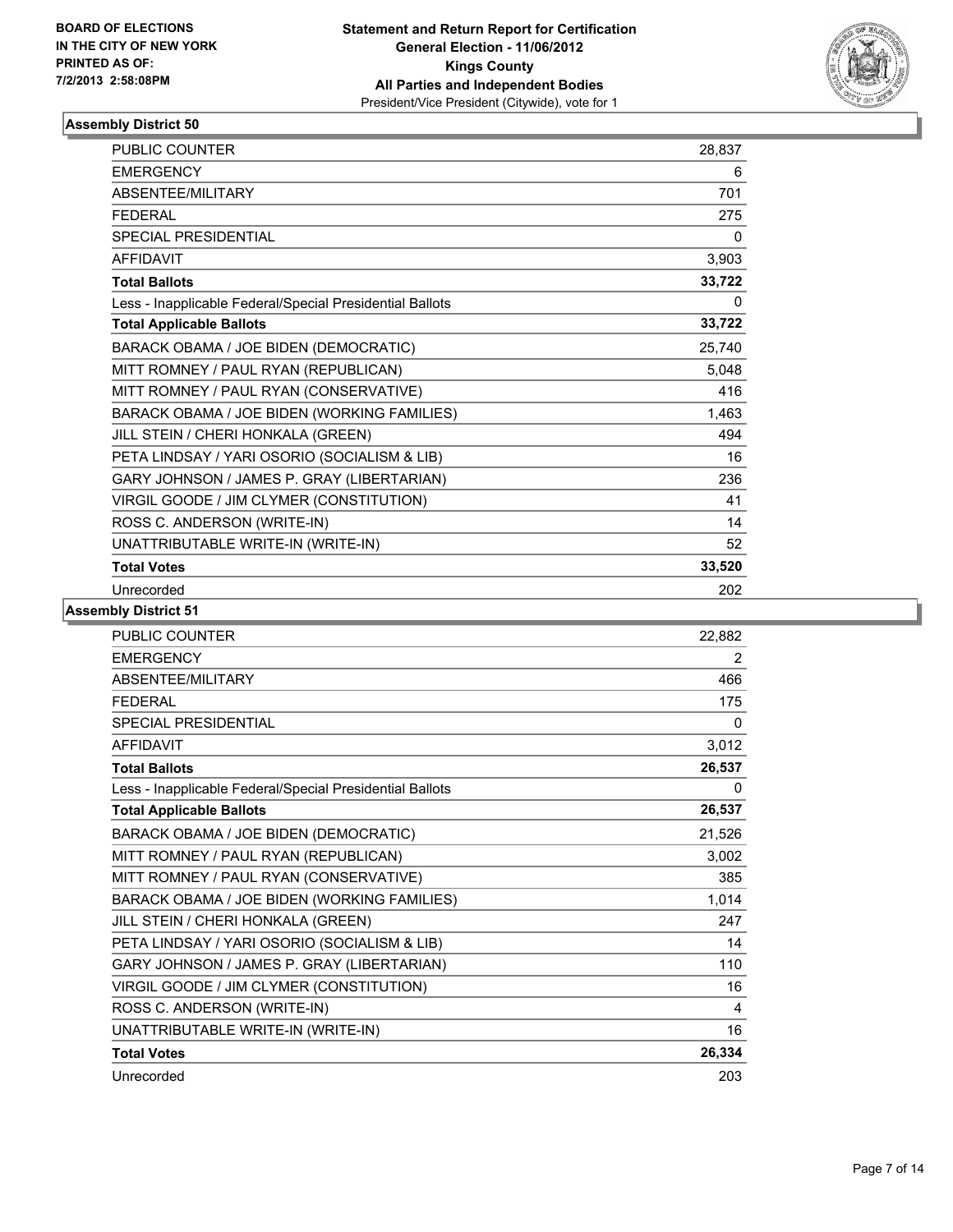

| <b>PUBLIC COUNTER</b>                                    | 53,504 |
|----------------------------------------------------------|--------|
| <b>EMERGENCY</b>                                         | 0      |
| <b>ABSENTEE/MILITARY</b>                                 | 2,424  |
| <b>FEDERAL</b>                                           | 932    |
| <b>SPECIAL PRESIDENTIAL</b>                              | 0      |
| <b>AFFIDAVIT</b>                                         | 5,058  |
| <b>Total Ballots</b>                                     | 61,918 |
| Less - Inapplicable Federal/Special Presidential Ballots | 0      |
| <b>Total Applicable Ballots</b>                          | 61,918 |
| BARACK OBAMA / JOE BIDEN (DEMOCRATIC)                    | 51,402 |
| MITT ROMNEY / PAUL RYAN (REPUBLICAN)                     | 4,603  |
| MITT ROMNEY / PAUL RYAN (CONSERVATIVE)                   | 369    |
| BARACK OBAMA / JOE BIDEN (WORKING FAMILIES)              | 4,097  |
| JILL STEIN / CHERI HONKALA (GREEN)                       | 672    |
| PETA LINDSAY / YARI OSORIO (SOCIALISM & LIB)             | 26     |
| GARY JOHNSON / JAMES P. GRAY (LIBERTARIAN)               | 423    |
| VIRGIL GOODE / JIM CLYMER (CONSTITUTION)                 | 12     |
| RON PAUL (WRITE-IN)                                      | 1      |
| ROSS C. ANDERSON (WRITE-IN)                              | 5      |
| STEPHEN DURHAM (WRITE-IN)                                | 3      |
| UNATTRIBUTABLE WRITE-IN (WRITE-IN)                       | 53     |
| <b>Total Votes</b>                                       | 61,666 |
| Unrecorded                                               | 252    |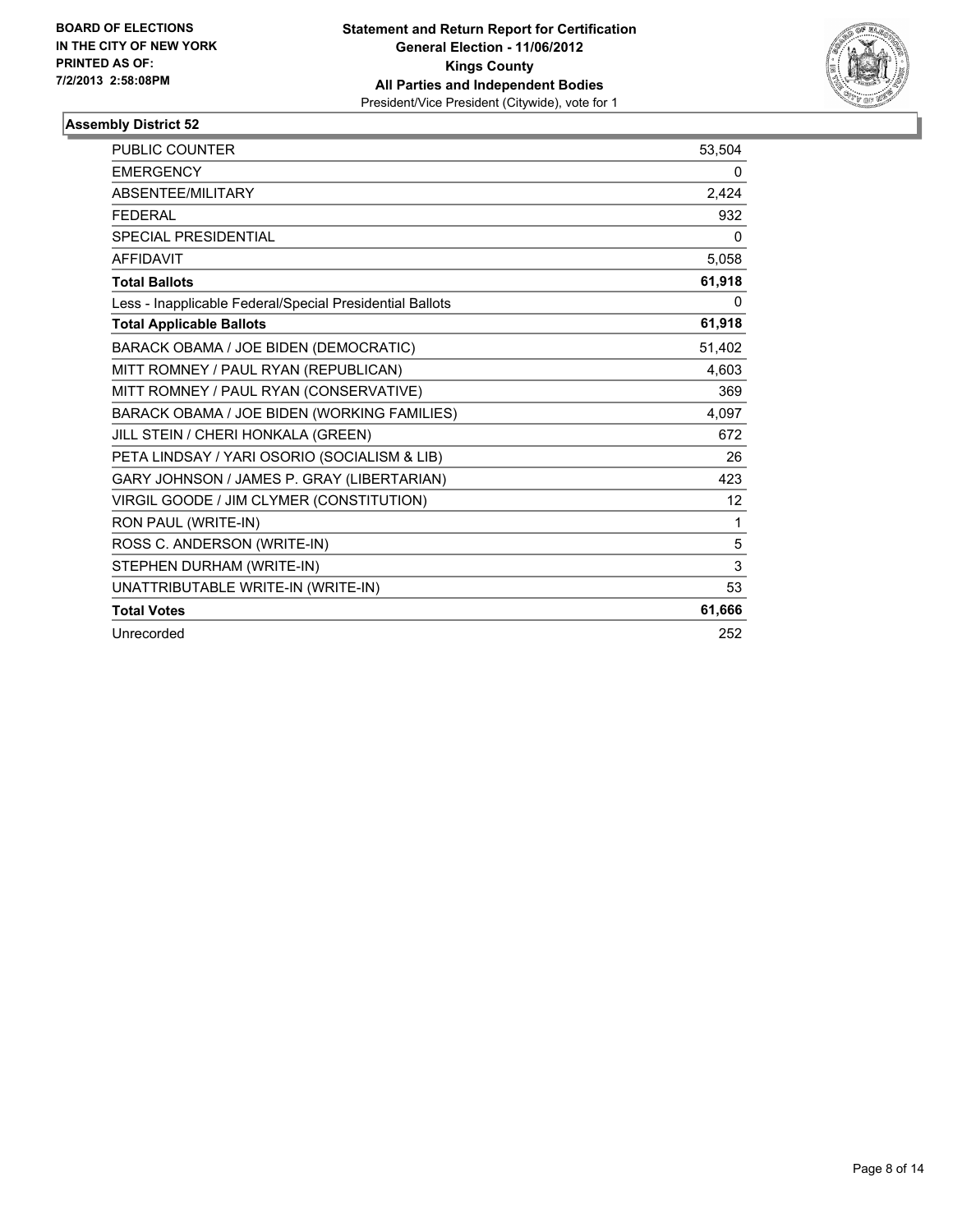

| <b>PUBLIC COUNTER</b>                                    | 29,780         |
|----------------------------------------------------------|----------------|
| <b>EMERGENCY</b>                                         | 126            |
| <b>ABSENTEE/MILITARY</b>                                 | 444            |
| <b>FEDERAL</b>                                           | 157            |
| <b>SPECIAL PRESIDENTIAL</b>                              | $\mathbf{0}$   |
| <b>AFFIDAVIT</b>                                         | 4,157          |
| <b>Total Ballots</b>                                     | 34,664         |
| Less - Inapplicable Federal/Special Presidential Ballots | 0              |
| <b>Total Applicable Ballots</b>                          | 34,664         |
| BARACK OBAMA / JOE BIDEN (DEMOCRATIC)                    | 30,892         |
| MITT ROMNEY / PAUL RYAN (REPUBLICAN)                     | 1,654          |
| MITT ROMNEY / PAUL RYAN (CONSERVATIVE)                   | 192            |
| BARACK OBAMA / JOE BIDEN (WORKING FAMILIES)              | 1,046          |
| JILL STEIN / CHERI HONKALA (GREEN)                       | 384            |
| PETA LINDSAY / YARI OSORIO (SOCIALISM & LIB)             | 15             |
| GARY JOHNSON / JAMES P. GRAY (LIBERTARIAN)               | 181            |
| VIRGIL GOODE / JIM CLYMER (CONSTITUTION)                 | 11             |
| ROSS C ANDERSON (WRITE-IN)                               | 1              |
| ROSS C ANDERSON/ LUIS RODRIGUEZ (WRITE-IN)               | 1              |
| ROSS C. ANDERSON (WRITE-IN)                              | $\overline{2}$ |
| STEPHEN DURHAM (WRITE-IN)                                | $\overline{2}$ |
| UNATTRIBUTABLE WRITE-IN (WRITE-IN)                       | 53             |
| <b>Total Votes</b>                                       | 34,434         |
| Unrecorded                                               | 230            |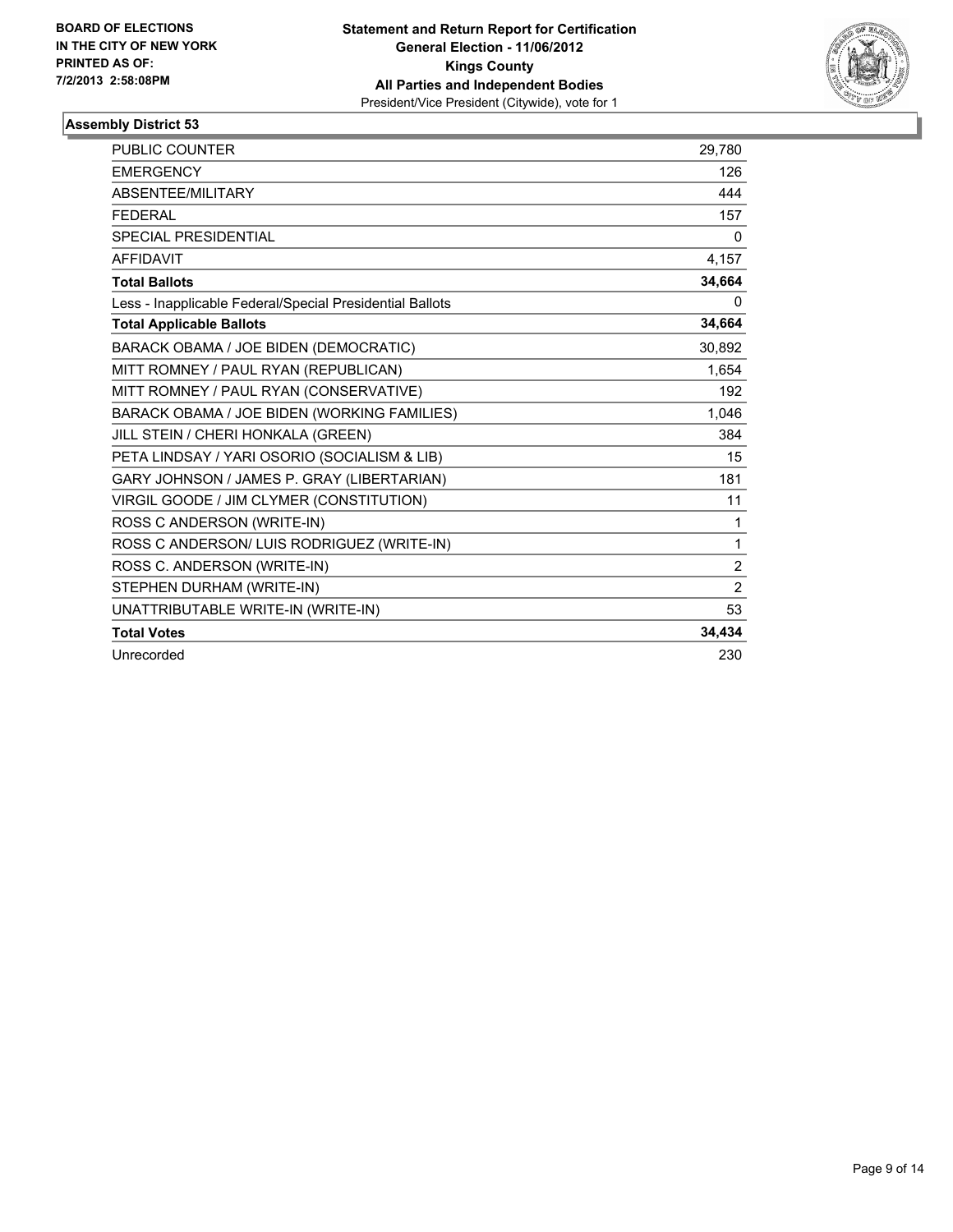

| <b>PUBLIC COUNTER</b>                                    | 25,806         |
|----------------------------------------------------------|----------------|
| <b>EMERGENCY</b>                                         | 0              |
| ABSENTEE/MILITARY                                        | 292            |
| <b>FFDFRAL</b>                                           | 62             |
| <b>SPECIAL PRESIDENTIAL</b>                              | 0              |
| <b>AFFIDAVIT</b>                                         | 3,766          |
| <b>Total Ballots</b>                                     | 29,926         |
| Less - Inapplicable Federal/Special Presidential Ballots | 0              |
| <b>Total Applicable Ballots</b>                          | 29,926         |
| BARACK OBAMA / JOE BIDEN (DEMOCRATIC)                    | 28,136         |
| MITT ROMNEY / PAUL RYAN (REPUBLICAN)                     | 880            |
| MITT ROMNEY / PAUL RYAN (CONSERVATIVE)                   | 117            |
| BARACK OBAMA / JOE BIDEN (WORKING FAMILIES)              | 444            |
| JILL STEIN / CHERI HONKALA (GREEN)                       | 86             |
| PETA LINDSAY / YARI OSORIO (SOCIALISM & LIB)             | 15             |
| GARY JOHNSON / JAMES P. GRAY (LIBERTARIAN)               | 41             |
| VIRGIL GOODE / JIM CLYMER (CONSTITUTION)                 | 12             |
| ROSS C ANDERSON (WRITE-IN)                               | 2              |
| ROSS C. ANDERSON (WRITE-IN)                              | $\overline{2}$ |
| UNATTRIBUTABLE WRITE-IN (WRITE-IN)                       | 11             |
| <b>Total Votes</b>                                       | 29,746         |
| Unrecorded                                               | 180            |

| <b>PUBLIC COUNTER</b>                                    | 32,971 |
|----------------------------------------------------------|--------|
| <b>EMERGENCY</b>                                         | 130    |
| ABSENTEE/MILITARY                                        | 493    |
| <b>FEDERAL</b>                                           | 88     |
| SPECIAL PRESIDENTIAL                                     | 0      |
| <b>AFFIDAVIT</b>                                         | 5,257  |
| <b>Total Ballots</b>                                     | 38,939 |
| Less - Inapplicable Federal/Special Presidential Ballots | 0      |
| <b>Total Applicable Ballots</b>                          | 38,939 |
| BARACK OBAMA / JOE BIDEN (DEMOCRATIC)                    | 37,875 |
| MITT ROMNEY / PAUL RYAN (REPUBLICAN)                     | 336    |
| MITT ROMNEY / PAUL RYAN (CONSERVATIVE)                   | 48     |
| BARACK OBAMA / JOE BIDEN (WORKING FAMILIES)              | 366    |
| JILL STEIN / CHERI HONKALA (GREEN)                       | 40     |
| PETA LINDSAY / YARI OSORIO (SOCIALISM & LIB)             | 2      |
| GARY JOHNSON / JAMES P. GRAY (LIBERTARIAN)               | 22     |
| VIRGIL GOODE / JIM CLYMER (CONSTITUTION)                 | 5      |
| UNATTRIBUTABLE WRITE-IN (WRITE-IN)                       | 9      |
| <b>Total Votes</b>                                       | 38,703 |
| Unrecorded                                               | 236    |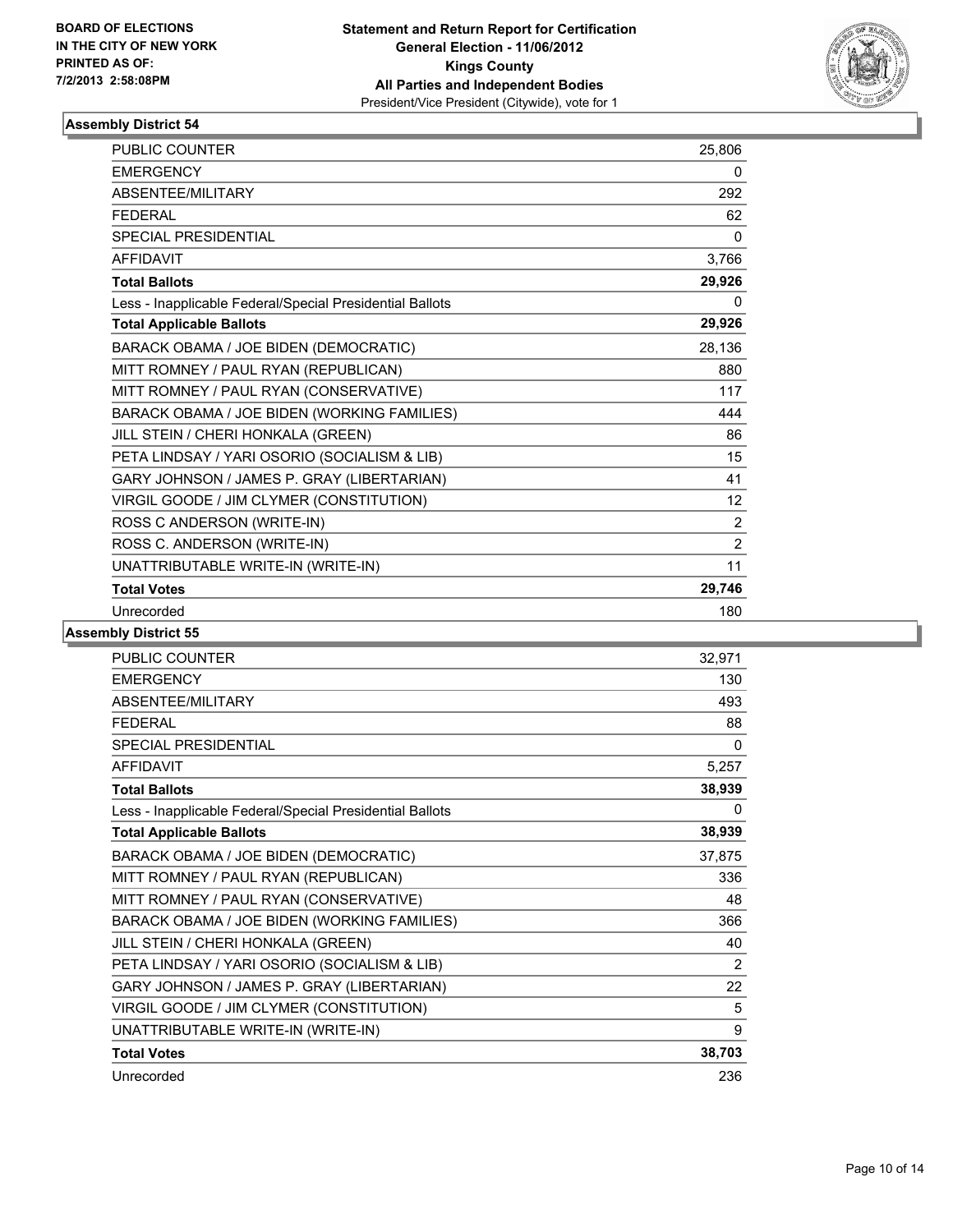

| <b>PUBLIC COUNTER</b>                                    | 37,590 |
|----------------------------------------------------------|--------|
| <b>EMERGENCY</b>                                         | 28     |
| ABSENTEE/MILITARY                                        | 652    |
| <b>FFDFRAI</b>                                           | 101    |
| <b>SPECIAL PRESIDENTIAL</b>                              | 0      |
| <b>AFFIDAVIT</b>                                         | 5,187  |
| <b>Total Ballots</b>                                     | 43,558 |
| Less - Inapplicable Federal/Special Presidential Ballots | 0      |
| <b>Total Applicable Ballots</b>                          | 43,558 |
| BARACK OBAMA / JOE BIDEN (DEMOCRATIC)                    | 41,847 |
| MITT ROMNEY / PAUL RYAN (REPUBLICAN)                     | 359    |
| MITT ROMNEY / PAUL RYAN (CONSERVATIVE)                   | 58     |
| BARACK OBAMA / JOE BIDEN (WORKING FAMILIES)              | 755    |
| JILL STEIN / CHERI HONKALA (GREEN)                       | 195    |
| PETA LINDSAY / YARI OSORIO (SOCIALISM & LIB)             | 15     |
| GARY JOHNSON / JAMES P. GRAY (LIBERTARIAN)               | 59     |
| VIRGIL GOODE / JIM CLYMER (CONSTITUTION)                 | 3      |
| ROSS C. ANDERSON (WRITE-IN)                              | 3      |
| UNATTRIBUTABLE WRITE-IN (WRITE-IN)                       | 17     |
| <b>Total Votes</b>                                       | 43,311 |
| Unrecorded                                               | 247    |

| <b>PUBLIC COUNTER</b>                                    | 48,011 |
|----------------------------------------------------------|--------|
| <b>EMERGENCY</b>                                         | 0      |
| ABSENTEE/MILITARY                                        | 1,517  |
| <b>FEDERAL</b>                                           | 344    |
| <b>SPECIAL PRESIDENTIAL</b>                              | 0      |
| <b>AFFIDAVIT</b>                                         | 5,171  |
| <b>Total Ballots</b>                                     | 55,043 |
| Less - Inapplicable Federal/Special Presidential Ballots | 0      |
| <b>Total Applicable Ballots</b>                          | 55,043 |
| BARACK OBAMA / JOE BIDEN (DEMOCRATIC)                    | 50,332 |
| MITT ROMNEY / PAUL RYAN (REPUBLICAN)                     | 925    |
| MITT ROMNEY / PAUL RYAN (CONSERVATIVE)                   | 82     |
| BARACK OBAMA / JOE BIDEN (WORKING FAMILIES)              | 2,553  |
| JILL STEIN / CHERI HONKALA (GREEN)                       | 602    |
| PETA LINDSAY / YARI OSORIO (SOCIALISM & LIB)             | 21     |
| GARY JOHNSON / JAMES P. GRAY (LIBERTARIAN)               | 179    |
| VIRGIL GOODE / JIM CLYMER (CONSTITUTION)                 | 12     |
| JERRY WHITE (WRITE-IN)                                   | 1      |
| ROSS C. ANDERSON (WRITE-IN)                              | 5      |
| UNATTRIBUTABLE WRITE-IN (WRITE-IN)                       | 24     |
| <b>Total Votes</b>                                       | 54,736 |
| Unrecorded                                               | 307    |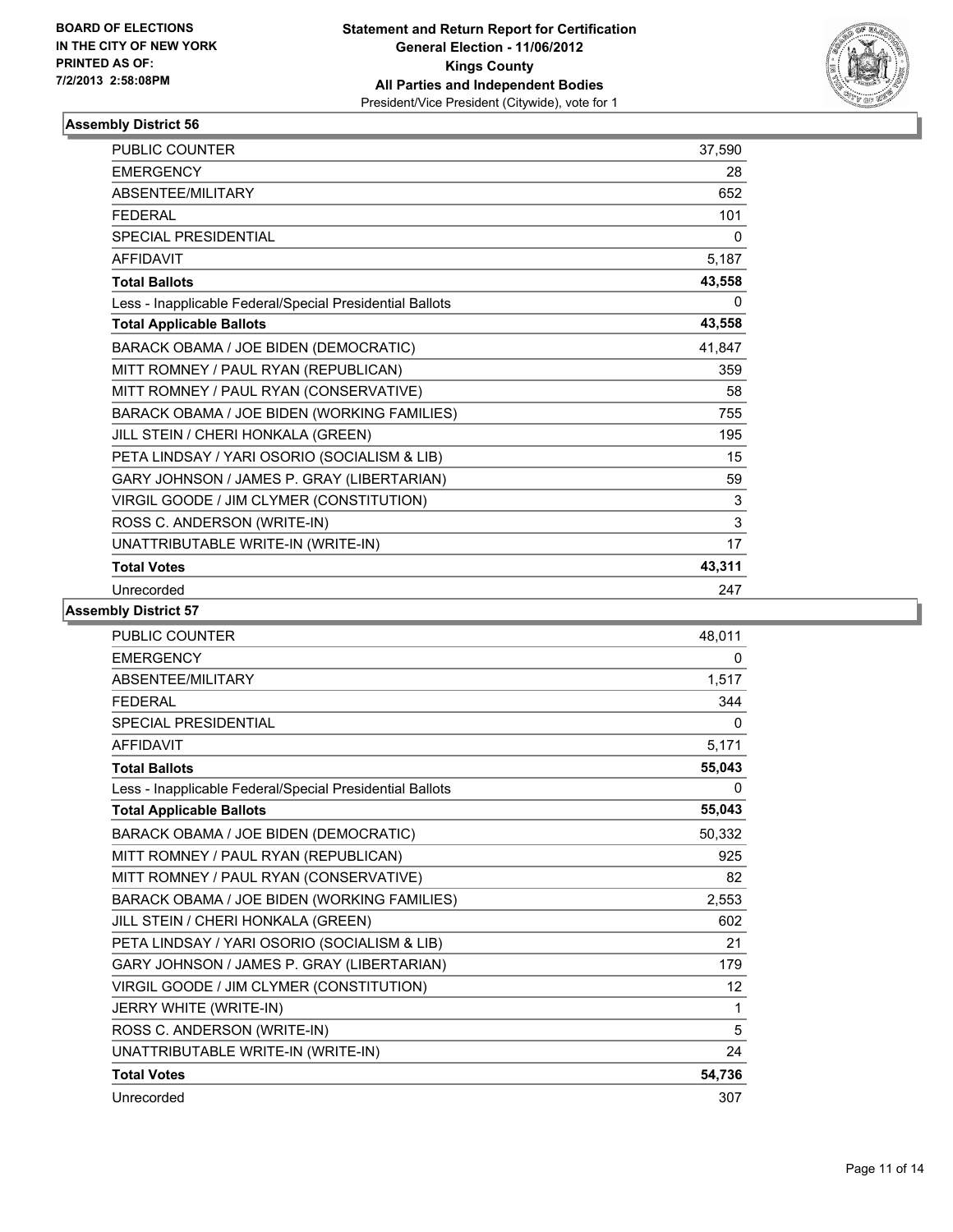

| <b>PUBLIC COUNTER</b>                                    | 37,291 |
|----------------------------------------------------------|--------|
| <b>EMERGENCY</b>                                         | 1      |
| ABSENTEE/MILITARY                                        | 905    |
| <b>FFDFRAL</b>                                           | 201    |
| <b>SPECIAL PRESIDENTIAL</b>                              | 0      |
| <b>AFFIDAVIT</b>                                         | 4,652  |
| <b>Total Ballots</b>                                     | 43,050 |
| Less - Inapplicable Federal/Special Presidential Ballots | 0      |
| <b>Total Applicable Ballots</b>                          | 43,050 |
| BARACK OBAMA / JOE BIDEN (DEMOCRATIC)                    | 41,872 |
| MITT ROMNEY / PAUL RYAN (REPUBLICAN)                     | 566    |
| MITT ROMNEY / PAUL RYAN (CONSERVATIVE)                   | 54     |
| BARACK OBAMA / JOE BIDEN (WORKING FAMILIES)              | 311    |
| JILL STEIN / CHERI HONKALA (GREEN)                       | 16     |
| PETA LINDSAY / YARI OSORIO (SOCIALISM & LIB)             | 5      |
| GARY JOHNSON / JAMES P. GRAY (LIBERTARIAN)               | 23     |
| VIRGIL GOODE / JIM CLYMER (CONSTITUTION)                 | 11     |
| ROSS C. ANDERSON (WRITE-IN)                              | 1      |
| UNATTRIBUTABLE WRITE-IN (WRITE-IN)                       | 7      |
| <b>Total Votes</b>                                       | 42,866 |
| Unrecorded                                               | 184    |

| <b>PUBLIC COUNTER</b>                                    | 36,648 |
|----------------------------------------------------------|--------|
| <b>EMERGENCY</b>                                         | 0      |
| <b>ABSENTEE/MILITARY</b>                                 | 800    |
| <b>FEDERAL</b>                                           | 165    |
| <b>SPECIAL PRESIDENTIAL</b>                              | 0      |
| <b>AFFIDAVIT</b>                                         | 3,720  |
| <b>Total Ballots</b>                                     | 41,333 |
| Less - Inapplicable Federal/Special Presidential Ballots | 0      |
| <b>Total Applicable Ballots</b>                          | 41,333 |
| BARACK OBAMA / JOE BIDEN (DEMOCRATIC)                    | 32,372 |
| MITT ROMNEY / PAUL RYAN (REPUBLICAN)                     | 7,436  |
| MITT ROMNEY / PAUL RYAN (CONSERVATIVE)                   | 736    |
| BARACK OBAMA / JOE BIDEN (WORKING FAMILIES)              | 418    |
| JILL STEIN / CHERI HONKALA (GREEN)                       | 69     |
| PETA LINDSAY / YARI OSORIO (SOCIALISM & LIB)             | 5      |
| GARY JOHNSON / JAMES P. GRAY (LIBERTARIAN)               | 86     |
| VIRGIL GOODE / JIM CLYMER (CONSTITUTION)                 | 18     |
| UNATTRIBUTABLE WRITE-IN (WRITE-IN)                       | 13     |
| <b>Total Votes</b>                                       | 41,153 |
| Unrecorded                                               | 180    |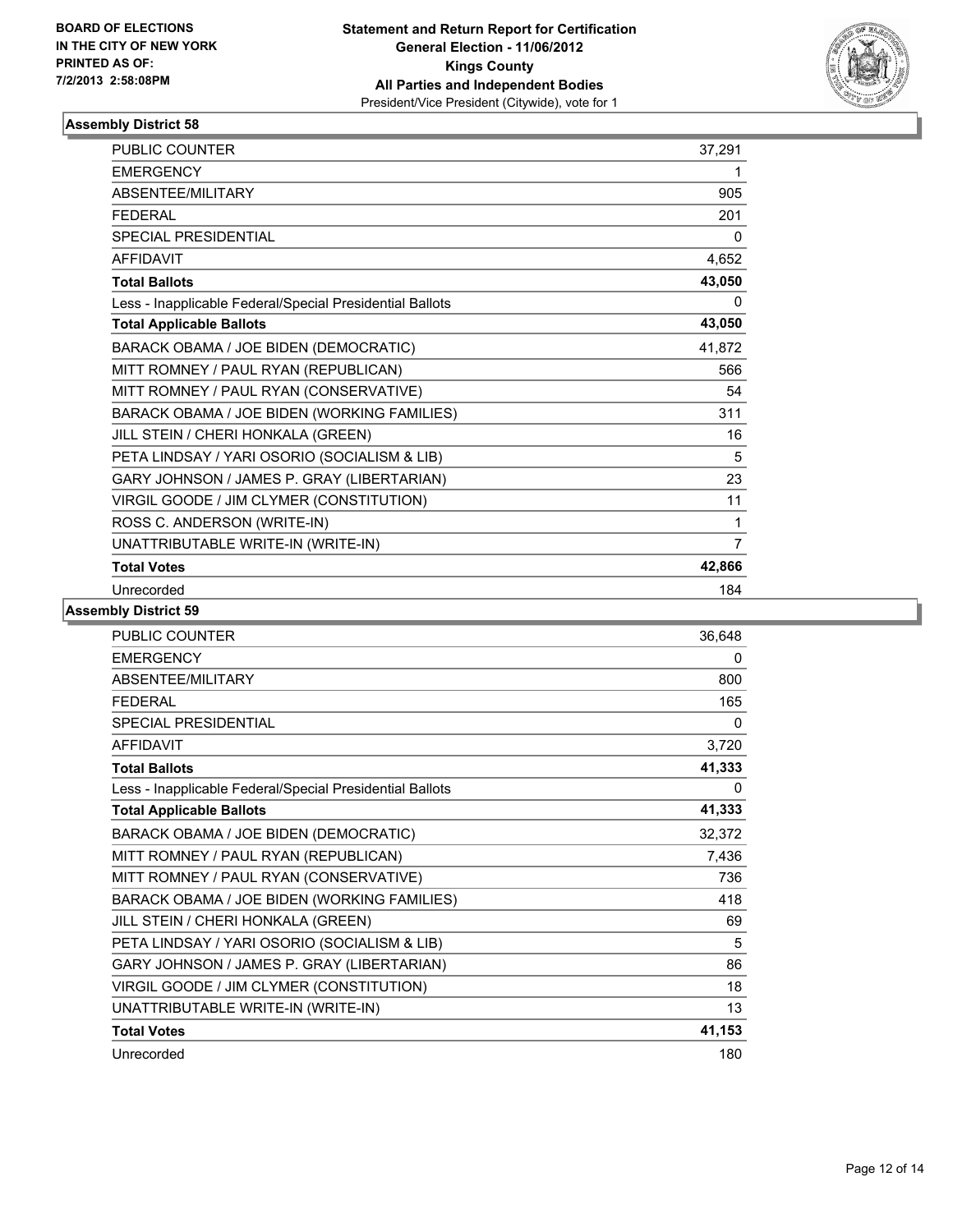

| <b>PUBLIC COUNTER</b>                                    | 35,780       |
|----------------------------------------------------------|--------------|
| <b>EMERGENCY</b>                                         | 352          |
| ABSENTEE/MILITARY                                        | 455          |
| <b>FEDERAL</b>                                           | 124          |
| SPECIAL PRESIDENTIAL                                     | $\mathbf{0}$ |
| <b>AFFIDAVIT</b>                                         | 5,079        |
| <b>Total Ballots</b>                                     | 41,790       |
| Less - Inapplicable Federal/Special Presidential Ballots | 0            |
| <b>Total Applicable Ballots</b>                          | 41,790       |
| BARACK OBAMA / JOE BIDEN (DEMOCRATIC)                    | 39,882       |
| MITT ROMNEY / PAUL RYAN (REPUBLICAN)                     | 1,044        |
| MITT ROMNEY / PAUL RYAN (CONSERVATIVE)                   | 69           |
| BARACK OBAMA / JOE BIDEN (WORKING FAMILIES)              | 387          |
| JILL STEIN / CHERI HONKALA (GREEN)                       | 29           |
| PETA LINDSAY / YARI OSORIO (SOCIALISM & LIB)             | 4            |
| GARY JOHNSON / JAMES P. GRAY (LIBERTARIAN)               | 18           |
| VIRGIL GOODE / JIM CLYMER (CONSTITUTION)                 | 6            |
| UNATTRIBUTABLE WRITE-IN (WRITE-IN)                       | 4            |
| <b>Total Votes</b>                                       | 41,443       |
| Unrecorded                                               | 347          |

| <b>PUBLIC COUNTER</b>                                    | 8.419    |
|----------------------------------------------------------|----------|
| <b>EMERGENCY</b>                                         | 0        |
| ABSENTEE/MILITARY                                        | 240      |
| <b>FFDFRAI</b>                                           | 69       |
| SPECIAL PRESIDENTIAL                                     | $\Omega$ |
| <b>AFFIDAVIT</b>                                         | 560      |
| <b>Total Ballots</b>                                     | 9,288    |
| Less - Inapplicable Federal/Special Presidential Ballots | 0        |
| <b>Total Applicable Ballots</b>                          | 9,288    |
| BARACK OBAMA / JOE BIDEN (DEMOCRATIC)                    | 5,449    |
| MITT ROMNEY / PAUL RYAN (REPUBLICAN)                     | 2,920    |
| MITT ROMNEY / PAUL RYAN (CONSERVATIVE)                   | 431      |
| BARACK OBAMA / JOE BIDEN (WORKING FAMILIES)              | 275      |
| JILL STEIN / CHERI HONKALA (GREEN)                       | 71       |
| PETA LINDSAY / YARI OSORIO (SOCIALISM & LIB)             | 4        |
| GARY JOHNSON / JAMES P. GRAY (LIBERTARIAN)               | 70       |
| VIRGIL GOODE / JIM CLYMER (CONSTITUTION)                 | 8        |
| JERRY WHITE (WRITE-IN)                                   | 1        |
| ROSS C. ANDERSON (WRITE-IN)                              | 1        |
| UNATTRIBUTABLE WRITE-IN (WRITE-IN)                       | 18       |
| <b>Total Votes</b>                                       | 9,248    |
| Unrecorded                                               | 40       |